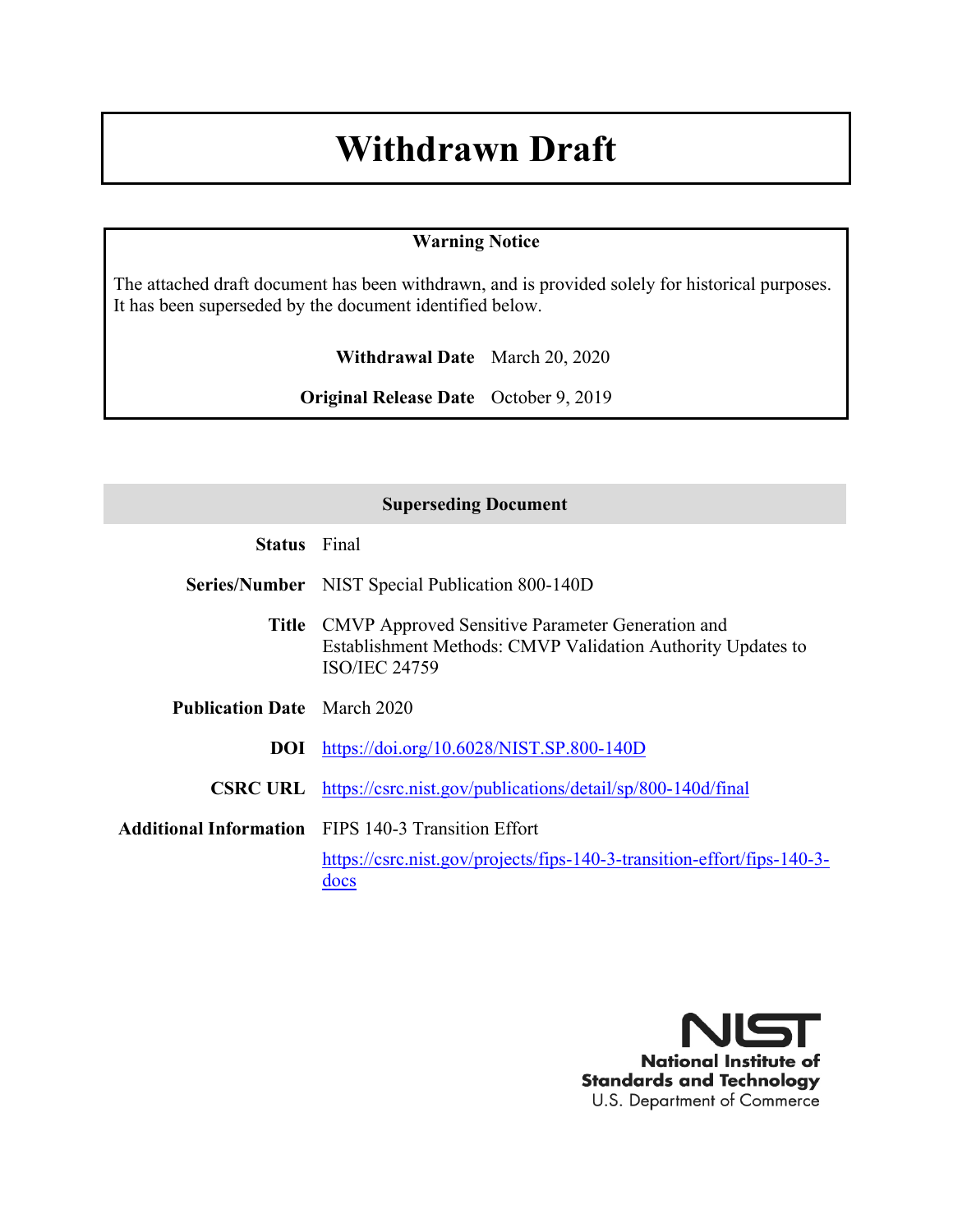

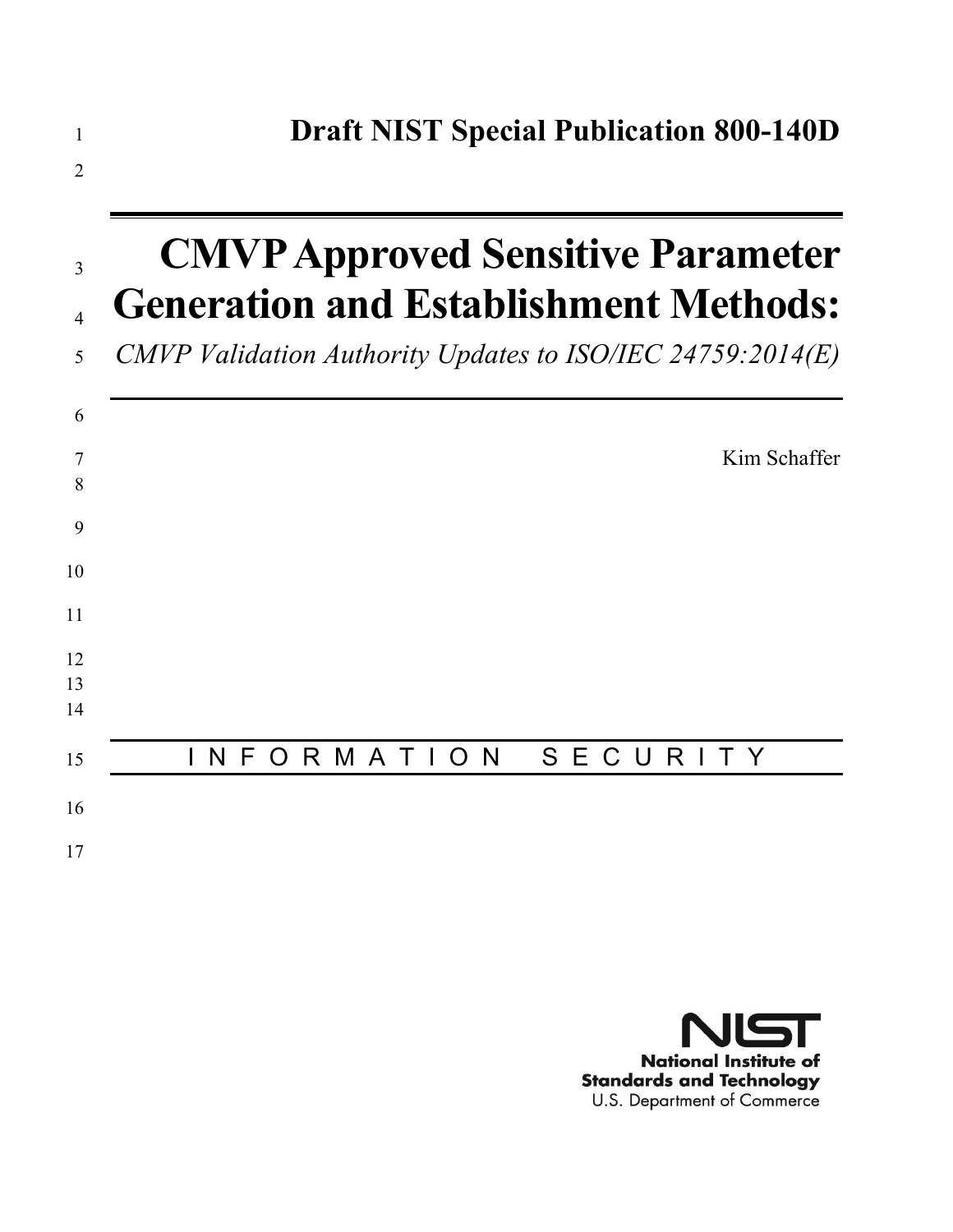| 18 | <b>Draft NIST Special Publication 800-140D</b> |  |
|----|------------------------------------------------|--|
|----|------------------------------------------------|--|

#### 

# **CMVP Approved Sensitive Parameter Generation and Establishment Methods:**

*CMVP Validation Authority Updates to ISO/IEC 24759:2014(E)*

|                                                                           | 23     |
|---------------------------------------------------------------------------|--------|
| Kim Schaffer                                                              | 24     |
| <b>Computer Security Division</b>                                         | 25     |
| Information Technology Laboratory                                         | 26     |
|                                                                           | $27\,$ |
|                                                                           | 28     |
|                                                                           | 29     |
|                                                                           | 30     |
|                                                                           | 31     |
|                                                                           | 32     |
|                                                                           | 33     |
|                                                                           | 34     |
|                                                                           | 35     |
|                                                                           | 36     |
| October 2019                                                              | 37     |
|                                                                           | 38     |
|                                                                           | 39     |
| <b>SPRETMENT OF COMMISSION</b><br>$\star$<br>$\star$<br><b>AN</b><br>PICA |        |

| 40 | <b>STATES OF AMY</b>                                                         |
|----|------------------------------------------------------------------------------|
| 41 |                                                                              |
| 42 |                                                                              |
| 43 | U.S. Department of Commerce                                                  |
| 44 | Wilbur L. Ross, Jr., Secretary                                               |
| 45 |                                                                              |
| 46 | National Institute of Standards and Technology                               |
| 47 | Walter Copan, NIST Director and Under Secretary for Standards and Technology |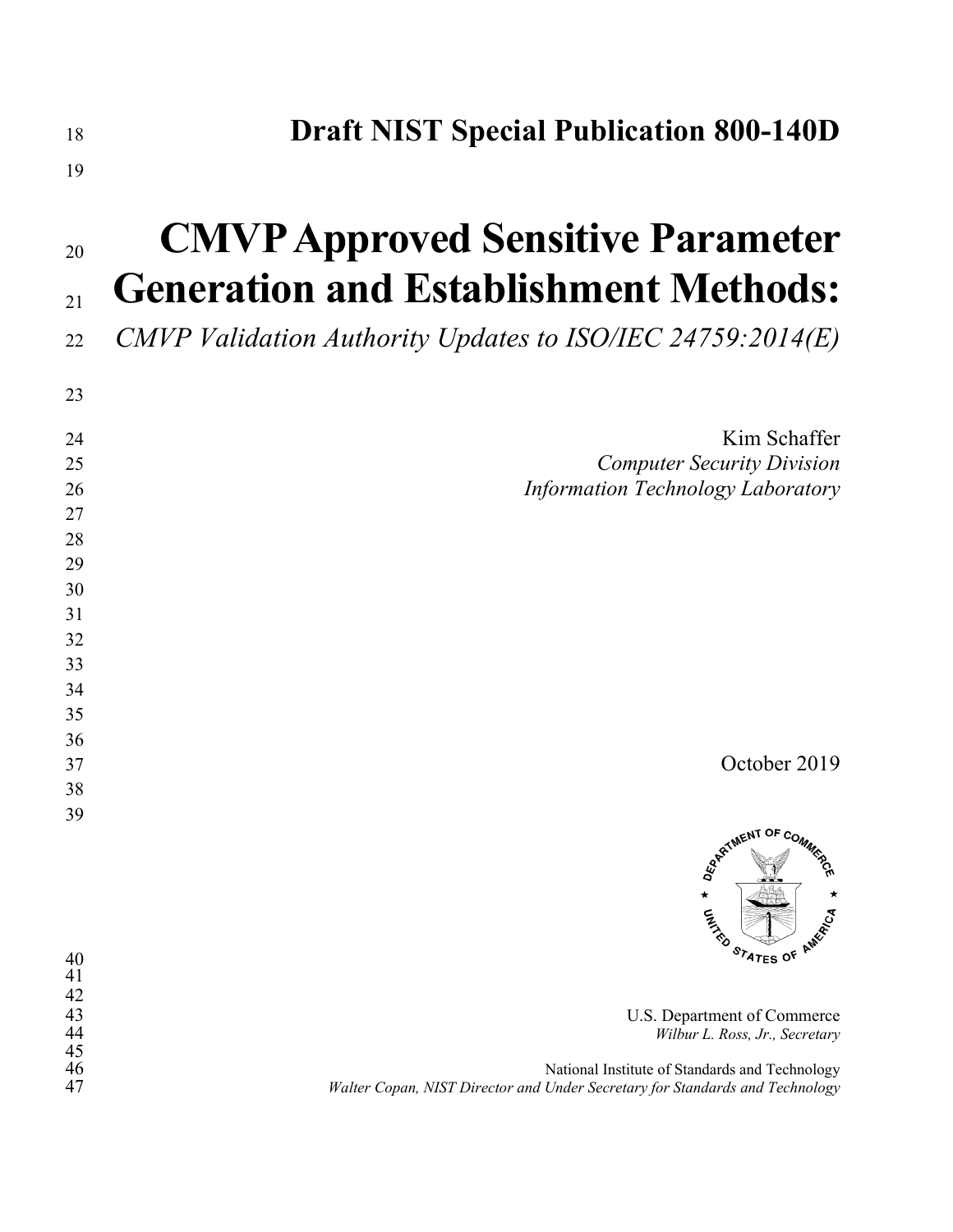#### 48 **Authority**

49 This publication has been developed by NIST in accordance with its statutory responsibilities under the 50 Federal Information Security Modernization Act (FISMA) of 2014, 44 U.S.C. § 3551 *et seq.*, Public Law

50 Federal Information Security Modernization Act (FISMA) of 2014, 44 U.S.C. § 3551 *et seq.*, Public Law 51 (P.L.) 113-283. NIST is responsible for developing information security standards and guidelines, including

52 minimum requirements for federal information systems, but such standards and guidelines shall not apply

53 to national security systems without the express approval of appropriate federal officials exercising policy<br>54 authority over such systems. This guideline is consistent with the requirements of the Office of Management 54 authority over such systems. This guideline is consistent with the requirements of the Office of Management

55 and Budget (OMB) Circular A-130.

56 Nothing in this publication should be taken to contradict the standards and guidelines made mandatory and<br>57 binding on federal agencies by the Secretary of Commerce under statutory authority. Nor should these 57 binding on federal agencies by the Secretary of Commerce under statutory authority. Nor should these guidelines be interpreted as altering or superseding the existing authorities of the Secretary of Commerce, guidelines be interpreted as altering or superseding the existing authorities of the Secretary of Commerce, Director of the OMB, or any other federal official. This publication may be used by nongovernmental organizations on a voluntary basis and is not subject to copyright in the United States. Attribution would, however, be appreciated by NIST.

62 National Institute of Standards and Technology Special Publication 800-140D

63 Natl. Inst. Stand. Technol. Spec. Publ. 800-140D, 10 pages (October 2019)

65

66 Certain commercial entities, equipment, or materials may be identified in this document in order to describe an experimental procedure or concept adequately. Such identification is not intended to imply recommendation o 67 experimental procedure or concept adequately. Such identification is not intended to imply recommendation or endorsement by NIST, nor is it intended to imply that the entities, materials, or equipment are necessarily th 68 endorsement by NIST, nor is it intended to imply that the entities, materials, or equipment are necessarily the best available for the purpose. available for the purpose.

CODEN: NSPUE2

70 There may be references in this publication to other publications currently under development by NIST in accordance with its assigned statutory responsibilities. The information in this publication, including concepts a 71 with its assigned statutory responsibilities. The information in this publication, including concepts and methodologies,<br>72 may be used by federal agencies even before the completion of such companion publications. Thus T2 may be used by federal agencies even before the completion of such companion publications. Thus, until each publication is completed, current requirements, guidelines, and procedures, where they exist, remain operative. 73 publication is completed, current requirements, guidelines, and procedures, where they exist, remain operative. For 74 planning and transition purposes, federal agencies may wish to closely follow the development of these new publications by NIST.

76 Organizations are encouraged to review all draft publications during public comment periods and provide feedback to 77 NIST. Many NIST cybersecurity publications, other than the ones noted above, are available at 77 NIST. Many NIST cybersecurity publications, other than the ones noted above, are available at https://csrc.nist.gov/publications. [https://csrc.nist.gov/publications.](https://csrc.nist.gov/publications)

| 79 |                                                                                  |
|----|----------------------------------------------------------------------------------|
| 80 | Public comment period: October 9, 2019 through December 9, 2019                  |
| 81 | National Institute of Standards and Technology                                   |
| 82 | Attn: Computer Security Division, Information Technology Laboratory              |
| 83 | 100 Bureau Drive (Mail Stop 8930) Gaithersburg, MD 20899-8930                    |
| 84 | Email: sp800-140-comments@nist.gov                                               |
| 85 | All comments are subject to release under the Freedom of Information Act (FOIA). |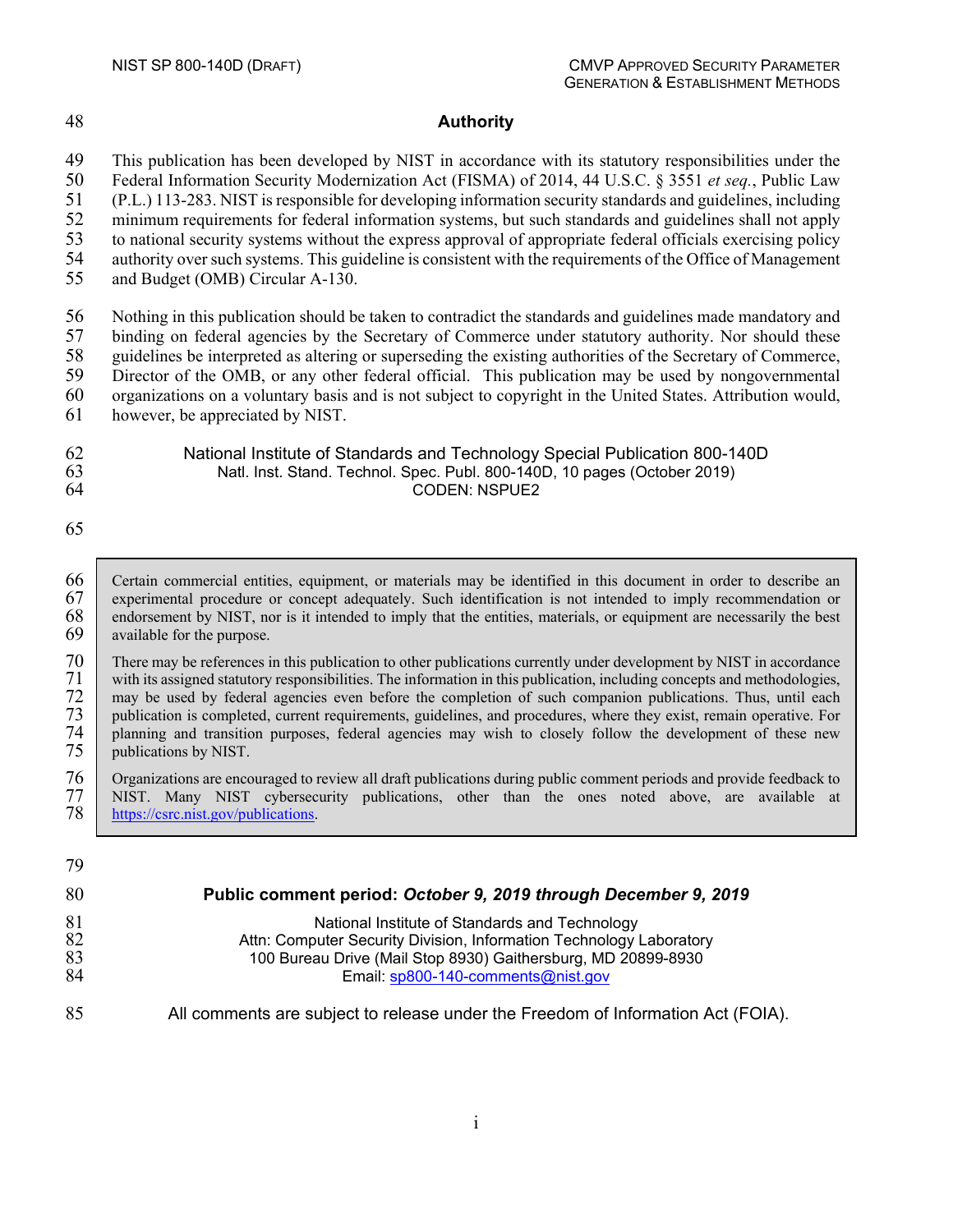#### **Reports on Computer Systems Technology**

 The Information Technology Laboratory (ITL) at the National Institute of Standards and Technology (NIST) promotes the U.S. economy and public welfare by providing technical leadership for the Nation's measurement and standards infrastructure. ITL develops tests, test methods, reference data, proof of concept implementations, and technical analyses to advance the development and productive use of information technology. ITL's responsibilities include the development of management, administrative, technical, and physical standards and guidelines for the cost-effective security and privacy of other than national security-related information in federal information systems. The Special Publication 800-series reports on ITL's research, guidelines, and outreach efforts in information system security, and its collaborative activities with industry, government, and academic organizations.

#### **Abstract**

NIST Special Publication (SP) 800-140D replaces the approved sensitive parameter generation

and establishment methods requirements of ISO/IEC 19790 Annex D. As a validation authority,

the Cryptographic Module Validation Program (CMVP) may supersede this Annex in its

 entirety. This document supersedes ISO/IEC 19790 Annex D and ISO/IEC 24759 paragraph 6.16.

#### **Keywords**

Cryptographic Module Validation Program; CMVP; FIPS 140 testing; FIPS 140-3; ISO/IEC

19790; ISO/IEC 2759; Sensitive Parameter Establishment Methods; Sensitive Parameter

Generation; testing requirement; vendor evidence; vendor documentation.

#### **Audience**

This document is focused toward the vendors, testing labs, and CMVP for the purpose of

addressing issues in cryptographic module testing.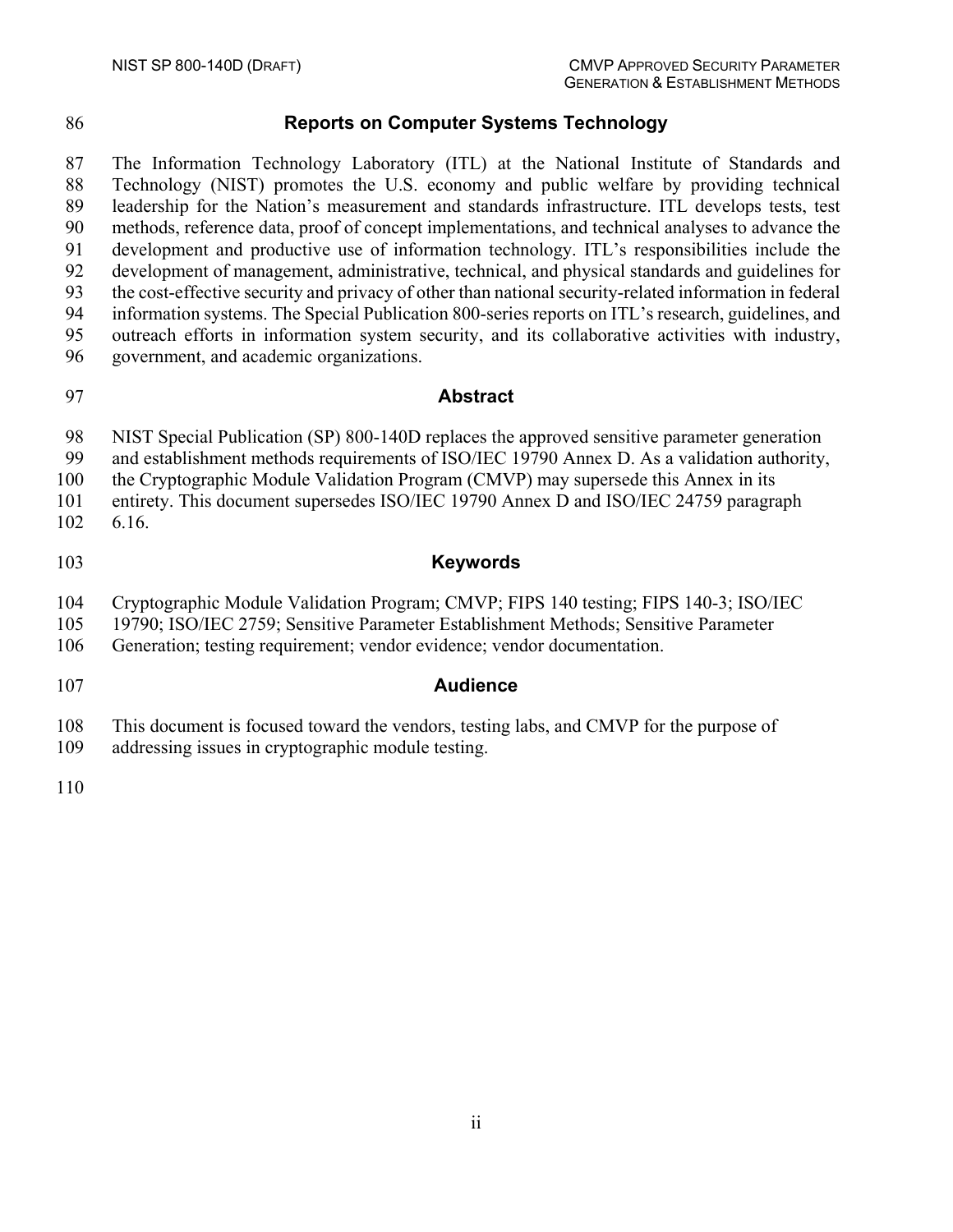| 111        |              | <b>Table of Contents</b>                                                    |  |
|------------|--------------|-----------------------------------------------------------------------------|--|
| 112        | 1            |                                                                             |  |
| 113        | $\mathbf{2}$ |                                                                             |  |
| 114        | 3            |                                                                             |  |
| 115        | 4            |                                                                             |  |
| 116        | 5            |                                                                             |  |
| 117        |              | 5.1                                                                         |  |
| 118        |              | 5.2                                                                         |  |
| 119<br>120 | 6            | <b>CMVP-approved sensitive parameter generation and establishment</b>       |  |
| 121        |              | 6.1                                                                         |  |
| 122        |              | Sensitive security parameter generation and establishment methods  3<br>6.2 |  |
| 123        |              |                                                                             |  |
| 124        |              |                                                                             |  |
| 125        |              |                                                                             |  |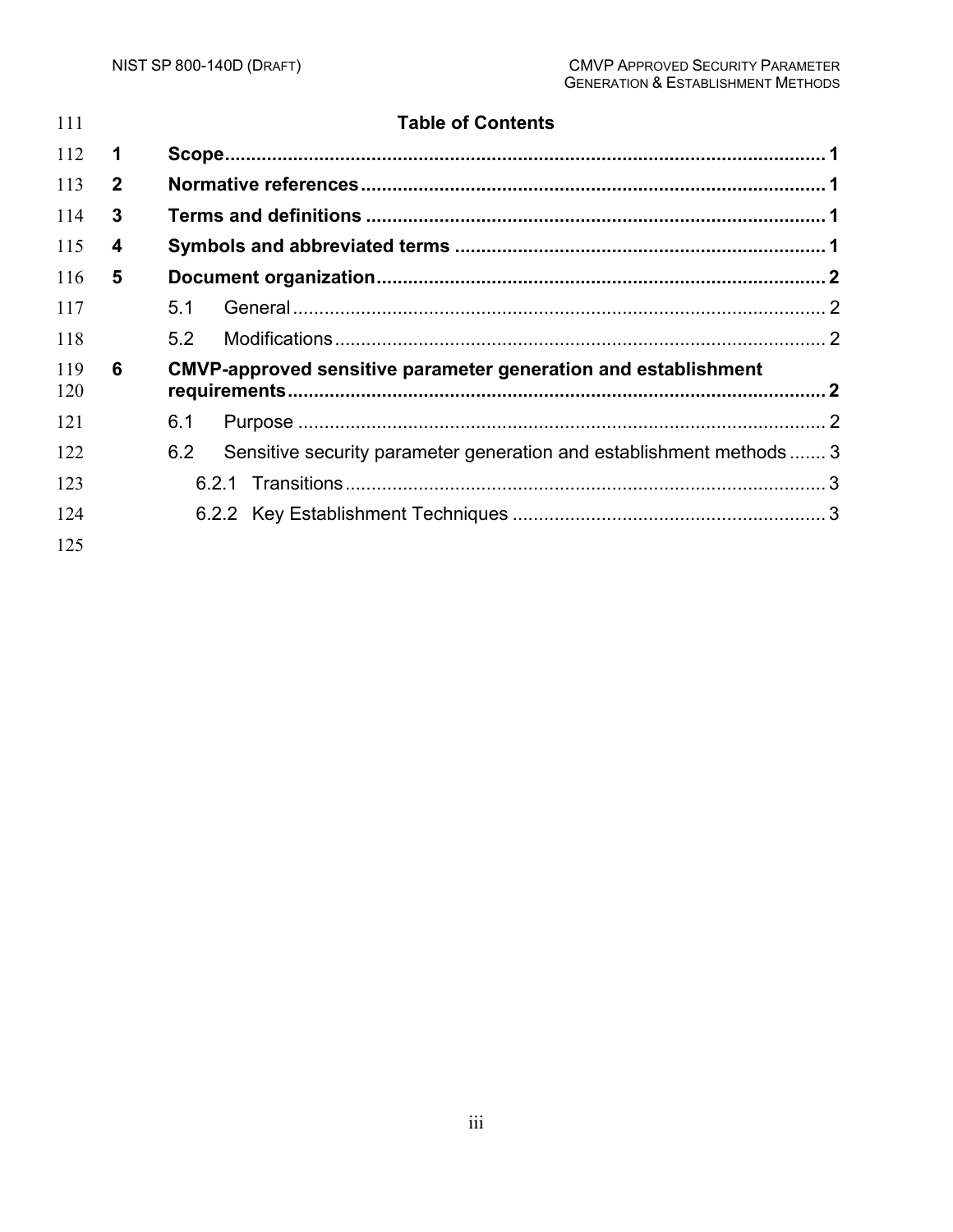#### <span id="page-6-0"></span>**1 Scope**

- This document specifies the Cryptographic Module Validation Program (CMVP) modifications
- of the methods to be used by a Cryptographic and Security Testing Laboratory (CSTL) to
- demonstrate conformance. This document also specifies the modification of methods for
- evidence that a vendor or testing laboratory provides to demonstrate conformity. The approved
- sensitive security parameter generation and establishment methods specified in this document
- supersede those specified in ISO/IEC 19790 Annex D and ISO/IEC 24759 paragraph 6.16.

## <span id="page-6-1"></span>**2 Normative references**

- This section identifies additional references to the normative references cited in ISO/IEC 19790
- and ISO/IEC 24759. For dated references (e.g., ISO/IEC 19790:2012/Cor.1:*2015*(E)), only the
- edition cited applies. For undated references (e.g., ISO/IEC 19790), the latest edition of the
- referenced document (including any amendments) applies.
- National Institute of Standards and Technology (2019) *Security Requirements for*
- *Cryptographic Modules*. (U.S. Department of Commerce, Washington, DC), Federal
- Information Processing Standards Publication (FIPS) 140-3.
- <https://doi.org/10.6028/NIST.FIPS.140-3>

#### <span id="page-6-2"></span>**3 Terms and definitions**

- The following terms and definitions supersede or are in addition to ISO/IEC 19790 and ISO/IEC 24759.
- *None at this time*

#### <span id="page-6-3"></span>**4 Symbols and abbreviated terms**

- The following symbols and abbreviated terms supersede or are in addition to ISO/IEC 19790 and ISO/IEC 24759 throughout this document:
- CCCS Canadian Centre for Cyber Security
- CMVP Cryptographic Module Validation Program
- CSD Computer Security Division
- CSTL Cryptographic and Security Testing Laboratory
- FIPS Federal Information Processing Standard
- FISMA Federal Information Security Management/Modernization Act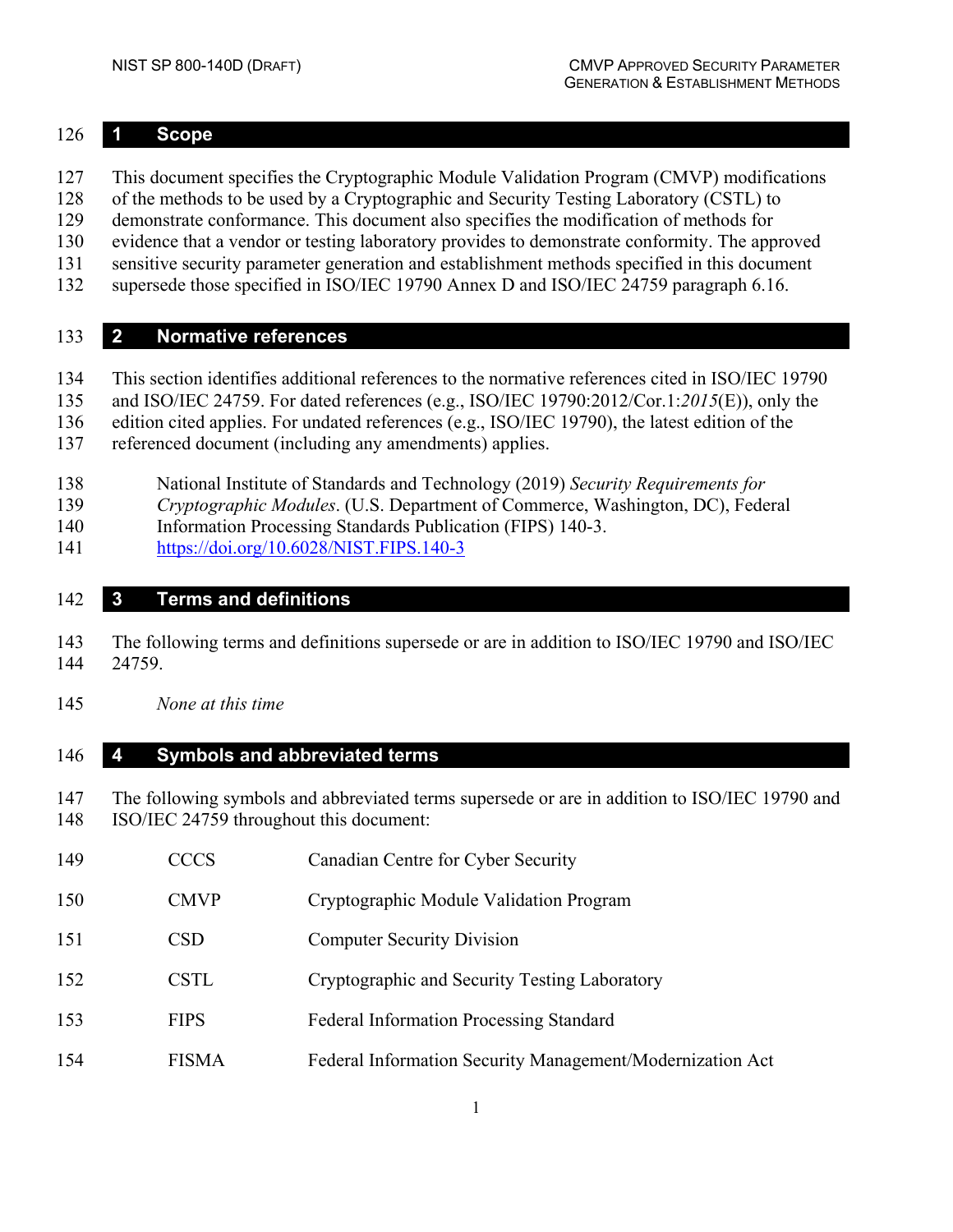- NIST National Institute of Standards and Technology
- SP 800-XXX NIST Special Publication 800 series document
- 157 TE Test Evidence
- VE Vendor Evidence

#### <span id="page-7-0"></span>**5 Document organization**

#### <span id="page-7-1"></span>**5.1 General**

- Section 6 of this document replaces the approved sensitive security parameter generation and establishment methods requirements of ISO/IEC 19790 Annex D and ISO/IEC 24759 paragraph
- 6.16.

#### <span id="page-7-2"></span>**5.2 Modifications**

 Modifications will follow a similar format to that used in ISO/IEC 24759:2014(E). For additions 166 to test requirements, new Test Evidence (TEs) or Vendor Evidence (VEs) will be listed by increasing the "sequence\_number." Modifications can include a combination of additions using 168 underline and deletions using strikethrough. If no changes are required, the paragraph will indicate "No change."

#### <span id="page-7-3"></span> **6 CMVP-approved sensitive parameter generation and establishment requirements**

#### <span id="page-7-4"></span>**6.1 Purpose**

- This document identifies CMVP-approved sensitive security parameter generation and
- establishment methods. It precludes the use of all other sensitive security parameter generation
- and establishment methods.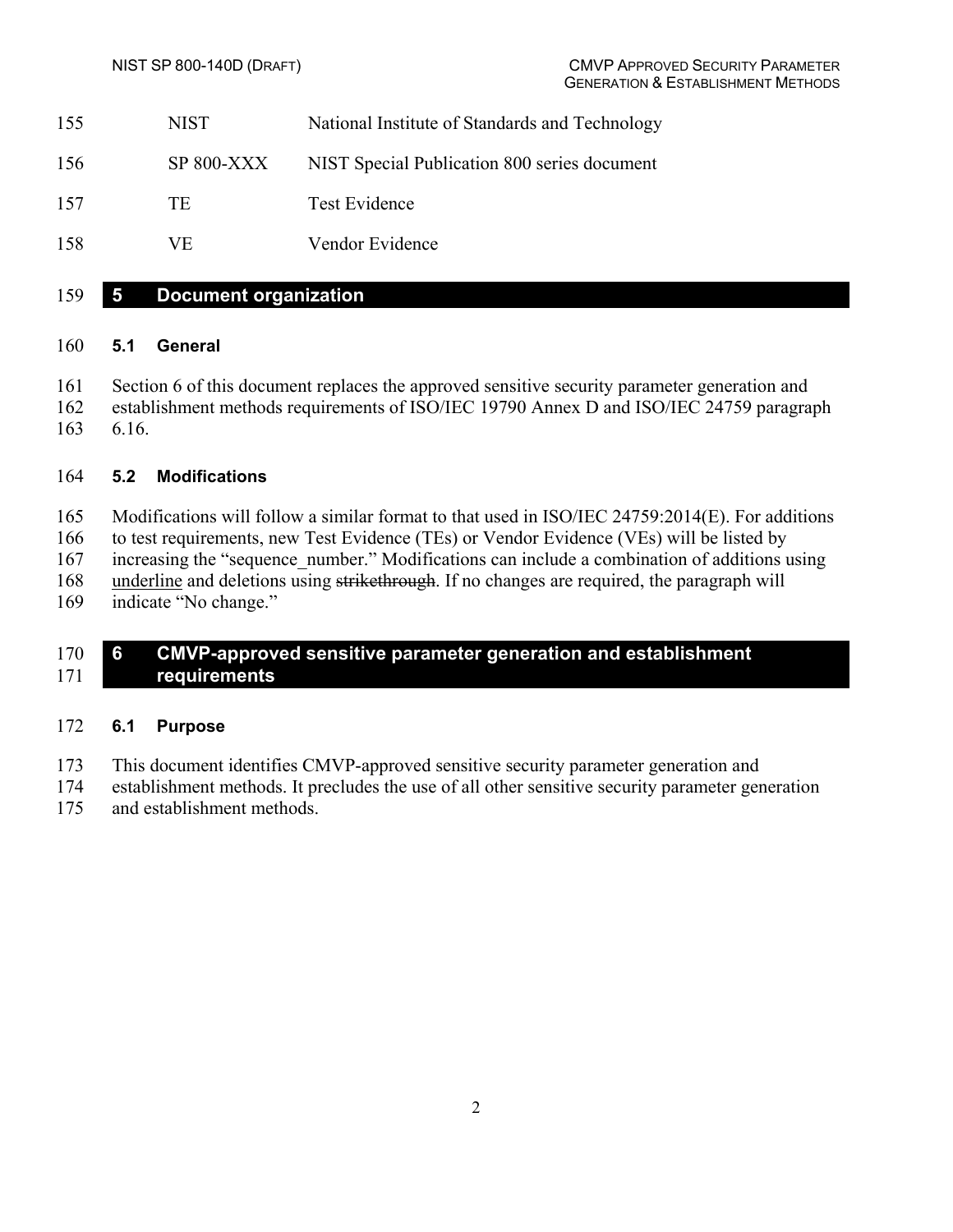<span id="page-8-2"></span><span id="page-8-1"></span><span id="page-8-0"></span>

| 176                      | 6.2   | Sensitive security parameter generation and establishment methods                                                                                                                                                                                                                                                              |
|--------------------------|-------|--------------------------------------------------------------------------------------------------------------------------------------------------------------------------------------------------------------------------------------------------------------------------------------------------------------------------------|
| 177                      | 6.2.1 | <b>Transitions</b>                                                                                                                                                                                                                                                                                                             |
| 178<br>179<br>180        |       | Barker EB, Roginsky AL (2019) Transitioning the Use of Cryptographic Algorithms and<br>Key Lengths. (National Institute of Standards and Technology, Gaithersburg, MD), NIST<br>Special Publication (SP) 800-131A, Rev. 2. https://doi.org/10.6028/NIST.SP.800-131Ar2                                                          |
| 181                      |       | Sections relevant to this Annex: 1, 5, 6, 7, and 8.                                                                                                                                                                                                                                                                            |
| 182                      | 6.2.2 | <b>Key Establishment Techniques</b>                                                                                                                                                                                                                                                                                            |
| 183<br>184               | 1.    | Key establishment techniques allowed in a FIPS-Approved mode of operation with<br>appropriate restrictions are listed in FIPS 140-2 Implementation Guidance Section D.2.                                                                                                                                                       |
| 185<br>186<br>187        | 2.    | National Institute of Standards and Technology (2013) Digital Signature Standard (DSS).<br>(U.S. Department of Commerce, Washington, DC), Federal Information Processing<br>Standards Publication (FIPS) 186-4. https://doi.org/10.6028/NIST.FIPS.186-4                                                                        |
| 188                      |       | DSA, RSA, and ECDSA.                                                                                                                                                                                                                                                                                                           |
| 189<br>190               |       | Note. For the purposes of the key establishment techniques, the Digital Signature Standard is<br>only used to define the domain parameters and the (private, public) key-pair generation.                                                                                                                                      |
| 191<br>192<br>193<br>194 | 3.    | Barker EB, Chen L, Roginsky AL, Vassilev A, Davis R (2018) Recommendation for<br>Pair-Wise Key-Establishment Schemes Using Discrete Logarithm Cryptography.<br>(National Institute of Standards and Technology, Gaithersburg, MD), NIST Special<br>Publication (SP) 800-56A, Rev. 3. https://doi.org/10.6028/NIST.SP.800-56Ar3 |
| 195<br>196<br>197<br>198 | 4.    | Barker EB, Chen L, Roginsky AL, Smid ME (2013) Recommendation for Pair-Wise Key-<br>Establishment Schemes Using Discrete Logarithm Cryptography. (National Institute of<br>Standards and Technology, Gaithersburg, MD), NIST Special Publication (SP) 800-56A,<br>Rev. 2. https://doi.org/10.6028/NIST.SP.800-56Ar2            |
| 199<br>200<br>201<br>202 | 5.    | Barker EB, Johnson D, Smid ME (2007) Recommendation for Pair-Wise Key-<br>Establishment Schemes Using Discrete Logarithm Cryptography. (National Institute of<br>Standards and Technology, Gaithersburg, MD), NIST Special Publication (SP) 800-56A,<br>Rev. 2. https://doi.org/10.6028/NIST.SP.800-56Ar                       |
| 203<br>204               |       | The FIPS 140-2 IG D1-rev2 provides the rationale for including two different<br>revisions of SP 800-56A in this Annex.                                                                                                                                                                                                         |
| 205<br>206<br>207        | 6.    | Barker EB, Chen L, Roginsky AL, Vassilev A, Davis R, Simon S (2019)<br>Recommendation for Pair-Wise Key-Establishment Using Integer Factorization<br>Cryptography. (National Institute of Standards and Technology, Gaithersburg, MD),                                                                                         |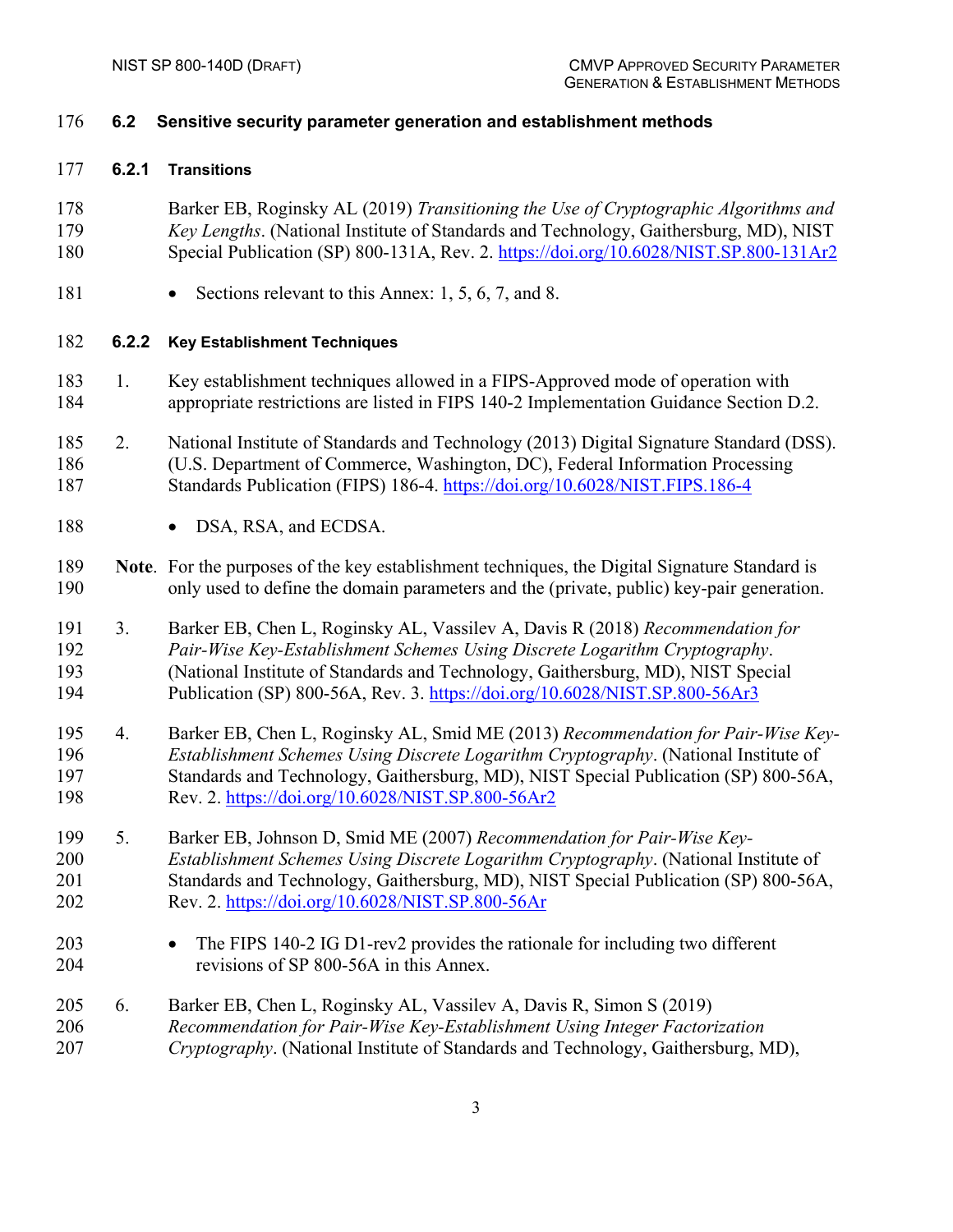- NIST Special Publication (SP) 800-56B, Rev. 2. [https://doi.org/10.6028/NIST.SP.800-](https://doi.org/10.6028/NIST.SP.800-56Br2) [56Br2](https://doi.org/10.6028/NIST.SP.800-56Br2)
- 7. Barker EB, Chen L, Moody D (2014) *Recommendation for Pair-Wise Key-Establishment Schemes Using Integer Factorization Cryptography*. (National Institute of Standards and Technology, Gaithersburg, MD), NIST Special Publication (SP) 800-56B, Rev. 1. <https://doi.org/10.6028/NIST.SP.800-56Br1>
- 8. Chen L (2009) *Recommendation for Key Derivation Using Pseudorandom Functions (Revised)*. (National Institute of Standards and Technology, Gaithersburg, MD), NIST Special Publication (SP) 800-108, Revised.<https://doi.org/10.6028/NIST.SP.800-108>
- 9. Sönmez Turan M, Barker EB, Burr WE, Chen L (2010) *Recommendation for Password- Based Key Derivation: Part 1: Storage Applications*. (National Institute of Standards and Technology, Gaithersburg, MD), NIST Special Publication (SP) 800-132. <https://doi.org/10.6028/NIST.SP.800-132>
- 10. Dang QH (2011) *Recommendation for Existing Application-Specific Key Derivation Functions*. (National Institute of Standards and Technology, Gaithersburg, MD), NIST Special Publication (SP) 800-135, Rev. 1.<https://doi.org/10.6028/NIST.SP.800-135r1>
- 11. Barker EB, Chen L, Davis R (2018) *Recommendation for Key-Derivation Methods in Key-Establishment Schemes*. (National Institute of Standards and Technology, Gaithersburg, MD), NIST Special Publication (SP) 800-56C, Rev. 1. <https://doi.org/10.6028/NIST.SP.800-56Cr1>
- 12. Chen L (2011) *Recommendation for Key-Derivation through Extraction-then-Expansion*. (National Institute of Standards and Technology, Gaithersburg, MD), NIST Special 230 Publication (SP) 800-56C.<https://doi.org/10.6028/NIST.SP.800-56C>
- 13. Dworkin MJ (2012) *Recommendation for Block Cipher Modes of Operation: Methods for Key Wrapping*. (National Institute of Standards and Technology, Gaithersburg, MD), NIST Special Publication (SP) 800-38F.<https://doi.org/10.6028/NIST.SP.800-38F>
- 14. Barker EB, Roginsky AL (2019) *Recommendation for Cryptographic Key Generation*. (National Institute of Standards and Technology, Gaithersburg, MD), NIST Special Publication (SP) 800-133, Rev. 1.<https://doi.org/10.6028/NIST.SP.800-133r1>
-